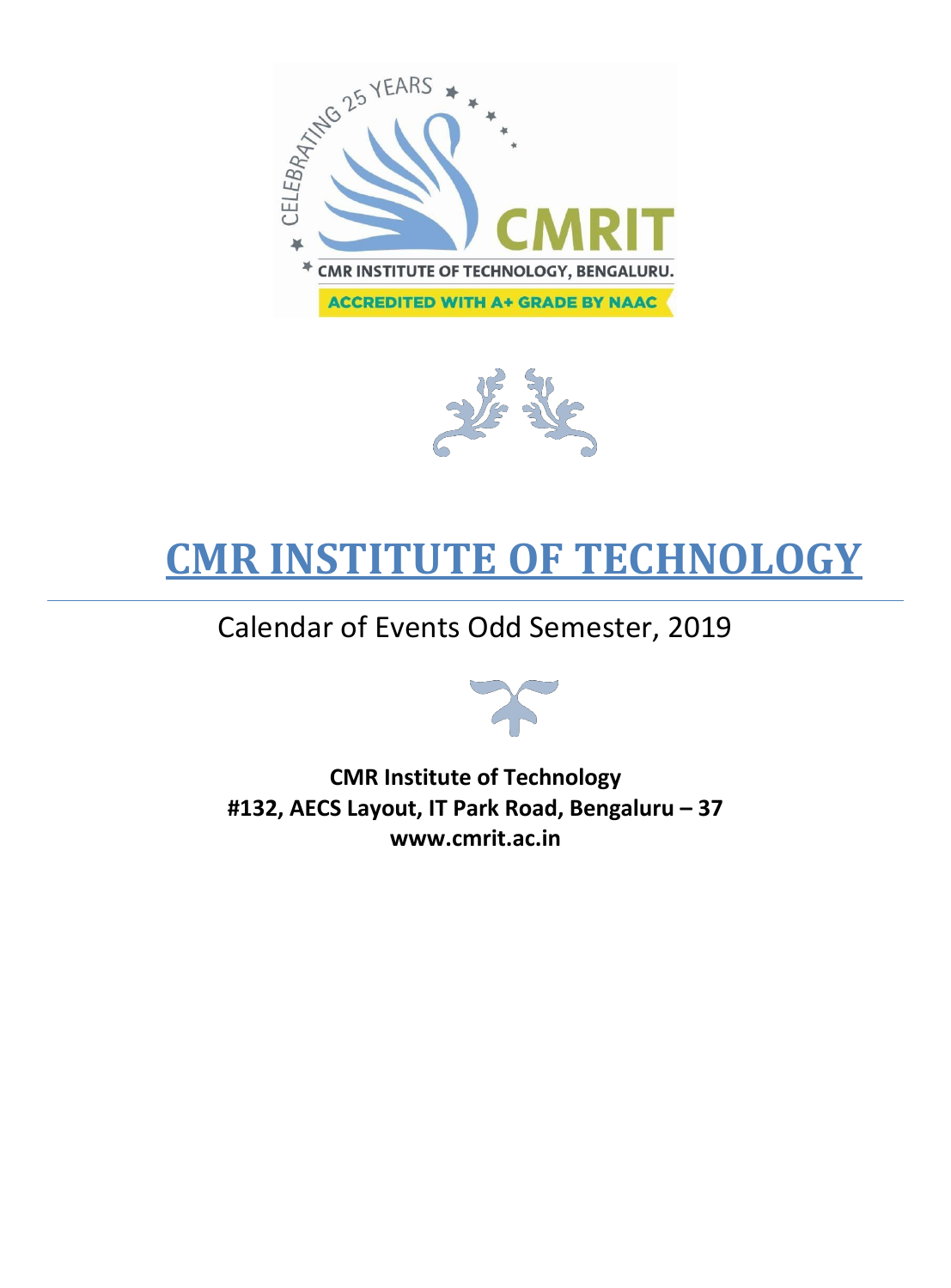

### **Institute Vision:**

To be a nationally acclaimed and globally recognized institute of engineering, technology and management producing competent professionals with appropriate attributes to serve the cause of the nation and society at large.

### **Institute Mission:**

- Create necessary infrastructure appropriate to the needs of the programmes and activities of the institution.
- Attract and retain well–quailed faculty and supporting staff.
- Createandfacilitateanambienceforinterdisciplinaryengagementleadingtoahealthycompetiti on among the students and staff in pursuit of excellence through lifelong learning.
- Develop and operate mutually beneficial programs partnering with industries, institutes and individuals of national and international repute.
- Createmechanismstounderstandthesocietalneedsandprovidesolutionsforthebettermentofth e society.

#### **Program Outcomes:**

- 1. **Engineering knowledge:** Apply the knowledge of mathematics, science, engineering fundamentals and an engineering specialization to the solution of complex engineering problems.
- 2. **Problem analysis:** Identify, formulate, review research literature, and analyze complex engineering problems reaching substantiated conclusions using first principles of mathematics, natural sciences and engineering sciences.
- 3. **Design/development of solutions:** Design solutions for complex engineering problems and design system components or processes that meet the specified needs with appropriate consideration for the public health and safety, and the cultural, societal, and environmental considerations.
- 4. **Conduct investigations of complex problems:** Use research–based knowledge and research methods including design of experiments, analysis and interpretation of data, and synthesis of the information to provide valid conclusions.
- 5. **Modern tool usage:** Create, select, and apply appropriate techniques, resources, and modern engineering and IT tools including prediction and modeling to complex engineering activities with an understanding of the limitations.
- 6. **The engineer and society:** Apply reasoning informed by the contextual knowledge to assess societal, health, safety, legal and cultural issues and the consequent responsibilities relevant to the professional engineering practice.
- 7. **Environment and sustainability:** Understand the impact of the professional engineering solutions in societal and environmental contexts, and demonstrate the knowledge of, and need for sustainable development.
- 8. **Ethics:** Apply ethical principles and commit to professional ethics and responsibilities and norms of the engineering practice.
- 9. **Individual and team work:** Function effectively as an individual, and as a member or leader in diverse teams, and in multidisciplinary settings.
- 10. **Communication:** Communicate effectively on complex engineering activities with the engineering community and with society at large, such as, being able to comprehend and write effective reports and design documentation, make effective presentations, and give and receive clear instructions.
- 11. **Project management and finance:** Demonstrate knowledge and understanding of the engineering and management principles and apply these to one's own work, as a member and leader in a team, to manage projects and in multidisciplinary environments.
- 12. **Life–long learning:** Recognize the need for, and have the preparation and ability to engage in independent and life–long learning in the broadest context of technological change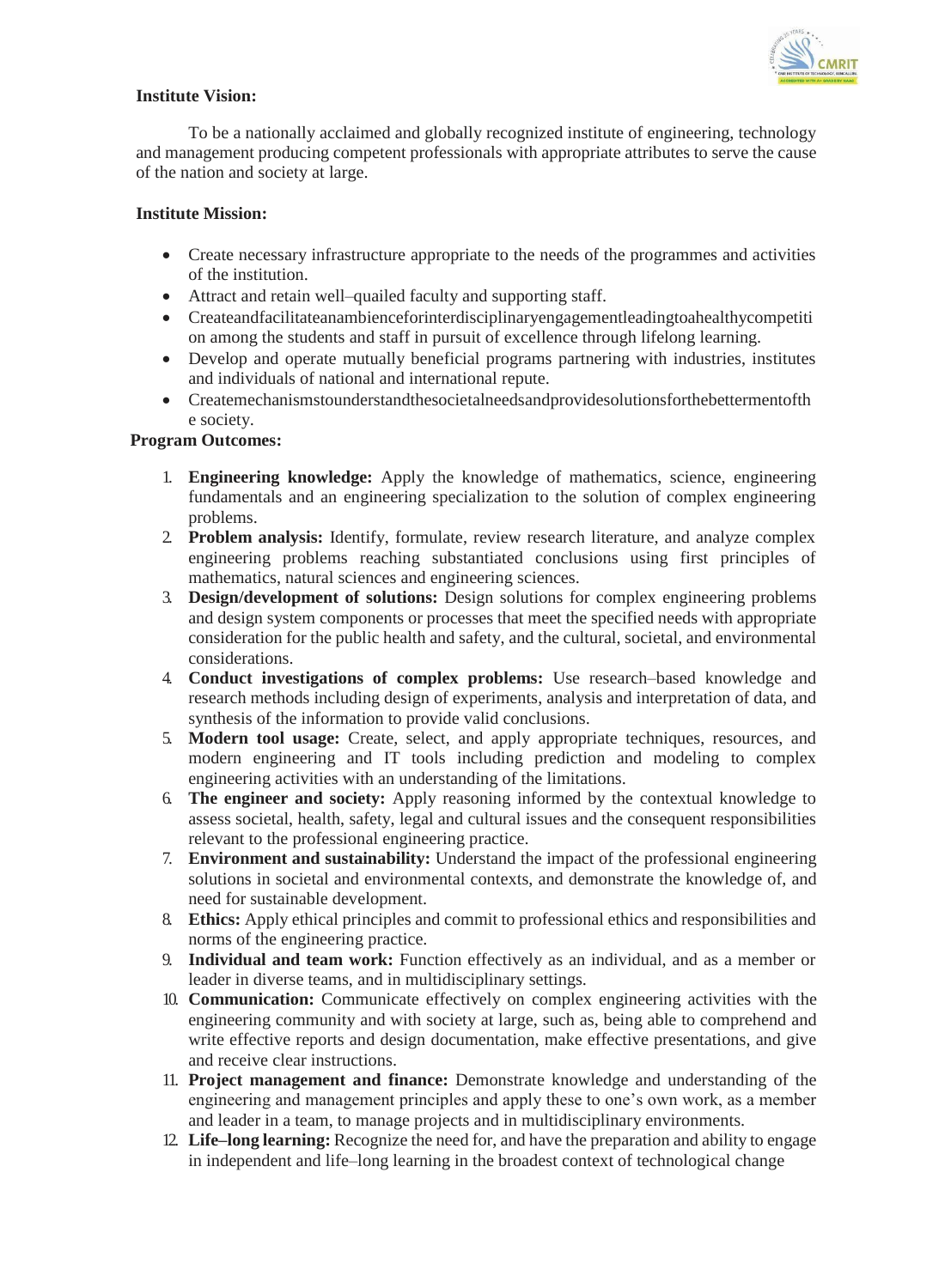

| <b>July 2019</b>       |                |                                                                                                                  |  |
|------------------------|----------------|------------------------------------------------------------------------------------------------------------------|--|
| <b>DATE</b>            | <b>DAY</b>     | <b>ACTIVITY</b>                                                                                                  |  |
| 01.07.19<br>Mon        |                | Commencement of A.I.C.T.E Sponsored 2 weeks FDP on<br>"Big<br>data Analytics & Python Programming "- Dept of CSE |  |
| 02.07.19<br>Tue        |                |                                                                                                                  |  |
| 03.07.19               |                |                                                                                                                  |  |
| Wed<br>04.07.19        |                |                                                                                                                  |  |
| Thu                    |                |                                                                                                                  |  |
| 05.07.19<br>Fri        |                | Commencement of TYL aptitude trainings for B.E 7 <sup>th</sup> Sem<br>and MCA 5 <sup>th</sup> Sem Students       |  |
| 06.07.19<br><b>Sat</b> | <b>Holiday</b> |                                                                                                                  |  |
| 07.07.19<br><b>Sun</b> | <b>Holiday</b> |                                                                                                                  |  |
| 08.07.19<br>Mon        |                |                                                                                                                  |  |
| 09.07.19               |                | Interactive session on supply chain management by all depts.                                                     |  |
| Tue                    |                | with Mr.DilliBabu, CEO and founder, nvipani solutions-<br>Dept of Maths.                                         |  |
| 10.07.19<br>Wed        |                |                                                                                                                  |  |
| 11.07.19               |                |                                                                                                                  |  |
| Thu<br>12.07.19        |                | Workshop on Mat lab and Applications- Dept. of Physics                                                           |  |
| Fri<br>13.07.19        |                |                                                                                                                  |  |
| Sat                    | <b>Holiday</b> |                                                                                                                  |  |
| 14.07.19<br><b>Sun</b> | <b>Holiday</b> |                                                                                                                  |  |
| 15.07.19               |                | Commencement of TYL Technical Trainings for B.E<br>7 <sup>th</sup><br>Sem and MCA 5 <sup>th</sup> Sem Students.  |  |
| Mon                    |                | <b>Commencement of 5day Staff Orientation Programme.</b>                                                         |  |
| 16.07.19<br>Tue        |                |                                                                                                                  |  |
| 17.07.19               |                |                                                                                                                  |  |
| Wed                    |                |                                                                                                                  |  |
| 18.07.19<br>1 hu       |                |                                                                                                                  |  |
| 19.07.19               |                |                                                                                                                  |  |
| Fri<br>20.07.19        |                |                                                                                                                  |  |
| <b>Sat</b>             |                | <b>Holiday</b>                                                                                                   |  |
| 21.07.19<br><b>Sun</b> | <b>Holiday</b> |                                                                                                                  |  |
| 22.07.19               |                | Workshop on FLAT by Prof.Pratap - Dept of Maths.<br>FDP on Hands on Training on making Teaching Aids for Under   |  |
| Mon                    |                | Graduate Physics curriculum-Dept. of Physics.                                                                    |  |
| 23.07.19<br>Tue        |                |                                                                                                                  |  |
| 24.07.19<br>Wed        |                |                                                                                                                  |  |
| 25.07.19               |                |                                                                                                                  |  |
| Thu<br>26.07.19        |                |                                                                                                                  |  |
| Fri<br>27.07.19        |                |                                                                                                                  |  |
| Sat                    |                | <b>Techno-Meet for Society</b>                                                                                   |  |
| 28.07.19<br><b>Sun</b> | Holidav        | 14 days Workshop and Training program on Robotics in Collaboration                                               |  |
|                        |                | with Multimedia University, Malaysia by COE, IRS - EEE Dept                                                      |  |
| 29.07.19<br>Mon        | 1              | Commencement of Classes for B.E. III, V Sem, MCA III, V<br>Sem, & MBA III Sem                                    |  |
| 30.07.19<br>Tue        | 2              |                                                                                                                  |  |
| 31.07.19               | 3              | Guest Lecture on Nano electronics-ETA Club, Dept of ECE                                                          |  |
| Wed                    |                |                                                                                                                  |  |

|                               | <b>August 2019</b> |                                                                                                                                                                                                                                                                                                                                                                                                                                                                                                          |  |  |
|-------------------------------|--------------------|----------------------------------------------------------------------------------------------------------------------------------------------------------------------------------------------------------------------------------------------------------------------------------------------------------------------------------------------------------------------------------------------------------------------------------------------------------------------------------------------------------|--|--|
| <b>DATE</b>                   | <b>DAY</b>         | <b>ACTIVITY</b>                                                                                                                                                                                                                                                                                                                                                                                                                                                                                          |  |  |
| 01.08.19<br>Thu               | 6                  |                                                                                                                                                                                                                                                                                                                                                                                                                                                                                                          |  |  |
| 02.08.19<br>Fri               | 5                  |                                                                                                                                                                                                                                                                                                                                                                                                                                                                                                          |  |  |
| 03.08.19<br>Sat               | 4                  | <b>Orientation Program for B.E first year Students</b><br>Guest Lecture on 5G Technology-TAQ Club, Dept.of ECE.<br>Commencement of B.E 1 <sup>st</sup> Sem classes.                                                                                                                                                                                                                                                                                                                                      |  |  |
| 04.08.19<br><b>Sun</b>        | <b>Holiday</b>     |                                                                                                                                                                                                                                                                                                                                                                                                                                                                                                          |  |  |
| 05.08.19<br>Mon               | 1                  |                                                                                                                                                                                                                                                                                                                                                                                                                                                                                                          |  |  |
| 06.08.19<br>Tue               | $\mathbf{2}$       | Workshop on Machine Learning by Mr.Bharath K Analytica<br>6, Bangalore-Dept of ISE                                                                                                                                                                                                                                                                                                                                                                                                                       |  |  |
| 07.08.19<br>Wed               | 3                  | Circuit Breaker Competition - ETA Club, Dept of ECE<br>Technical Poster presentation - TAQ Club, Dept of ECE<br>FEEE Club Activity - Tech Quiz<br>Guest Lecture on Power Train Control Basics, by Mr<br>Kishore, Senior Software Engineer, Robert Bosch- Dept. of<br>EEE.                                                                                                                                                                                                                                |  |  |
| 08.08.19<br><b>Thu</b>        | 4                  | Advertising Contest-MBA marketing club activity.<br>Expert lecture on Not destructive testing of concrete<br>structures for 5th semester - Dept of Civil.<br>Industrial Visit to Succinnova, Bangalore- Dept of ME.<br>Moziety Club Activity - Club talk, Dept of CSE                                                                                                                                                                                                                                    |  |  |
| 09.08.19<br>Fri               | 5                  | Commencement of 3 days workshop on "Hybrid Mobile<br>Application Development using Ionic Cordova and<br>Angular " by Mr. Vasanth Bhat, Senior s/w engineer,<br>Dhruv compusoft private limited -Dept of CSE                                                                                                                                                                                                                                                                                              |  |  |
| 10.08.19<br><b>Sat</b>        | <b>Holiday</b>     |                                                                                                                                                                                                                                                                                                                                                                                                                                                                                                          |  |  |
| 11.08.19<br><b>Sun</b>        | <b>Holiday</b>     |                                                                                                                                                                                                                                                                                                                                                                                                                                                                                                          |  |  |
| 12.08.19<br><b>Mon</b>        |                    | <b>Holiday: Bakrid</b>                                                                                                                                                                                                                                                                                                                                                                                                                                                                                   |  |  |
| 13.08.19<br>Tue               | 6                  | Idea Presentation -Dept. of Physics                                                                                                                                                                                                                                                                                                                                                                                                                                                                      |  |  |
| 14.08.19<br>Wed               | 1                  |                                                                                                                                                                                                                                                                                                                                                                                                                                                                                                          |  |  |
| <u>15.08.19</u><br><b>Thu</b> |                    | <u> Holiday : Independence Day</u>                                                                                                                                                                                                                                                                                                                                                                                                                                                                       |  |  |
| 16.08.19<br>Fri               | $\mathbf 2$        | Completion of Mini Project Review1.<br>Guest Lecture by Sarthak Agarwal, Goldman Sachs - Dept<br>of CSE<br>Industrial visit to Ellucian-Dept of CSE.                                                                                                                                                                                                                                                                                                                                                     |  |  |
| 17.08.19<br>Sat               | 3                  | Verilog Contest - ETA Club, Dept of ECE<br>Workshop on Pspice - ETA Club, Dept of ECE<br>Zestric 2.0-I Review - Dept of EEE.<br>Talk by CSE Alumini( Mr. Rajat Agarwal, Mr. Chirayu, Mr.<br>Ron and Mr. Varun) on GIT and preparation for placement-<br>Dept of CSE.                                                                                                                                                                                                                                     |  |  |
| 18.08.19<br><b>Sun</b>        | <b>Holiday</b>     |                                                                                                                                                                                                                                                                                                                                                                                                                                                                                                          |  |  |
| 19.08.19<br>Mon               | 4                  | MLCC by Google DSC Club-Dept of ISE.<br>Industry Connect talk by Alumni Mr.Shashank - Dept of<br>Maths.<br>App Flaws - TAQ Club, Dept of ECE<br>Workshop on Matlab Programming-TAQ Club, Dept of ECE<br>FEEE Club Activity - Treasure Hunt<br>Site Visit to Metro Construction Site for 5th semester - Dept<br>of Civil.<br>Guest Lecture on "Trends in Foundry Technology", by Mr<br>Narasimha Raju Senior Manager F&F Division<br>HAL.<br>Bangalore -Dept of ME.<br>Workshop on Arduino - Dept of TCE. |  |  |
| 20.08.19<br>Tue               | 5.                 | Expert lecture on Green Building certification by different<br>rating systems by the student chapter IGBC- Dept of Civil.<br>AUTOCAD competition by SOCE - Dept of Civil.                                                                                                                                                                                                                                                                                                                                |  |  |
| 21.08.19<br>Wed               | 6                  | Guest lecture on "FUTURE MAN" by Dr.C.R.Sathya,Retired<br>Scientist, ISRO, Bengaluru.<br>Visit to Visvesvaraya Industrial & Technological Museum-<br>Dept of Physics                                                                                                                                                                                                                                                                                                                                     |  |  |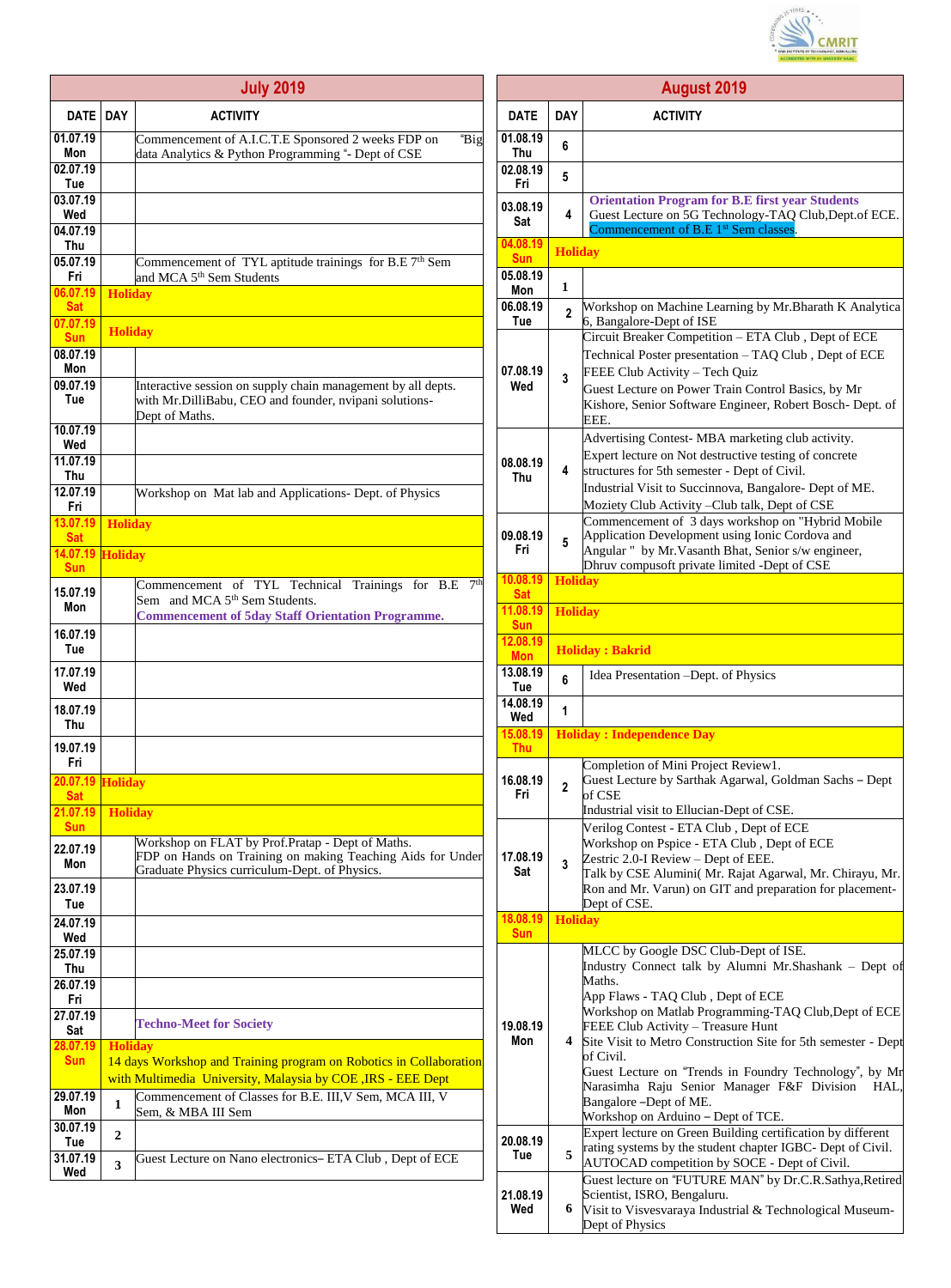

| 22.08.19<br>Thu        | 1              |                                                                                                                                                                                                                                                                                                                                                                                                                                                                                                           |  |
|------------------------|----------------|-----------------------------------------------------------------------------------------------------------------------------------------------------------------------------------------------------------------------------------------------------------------------------------------------------------------------------------------------------------------------------------------------------------------------------------------------------------------------------------------------------------|--|
|                        |                | Industrial Visit to HAL - Dept of CSE                                                                                                                                                                                                                                                                                                                                                                                                                                                                     |  |
| 23.08.19<br>Fri        | $\mathbf{2}$   | Moziety Club Activity Doodle-iT, Dept of CSE<br>Guest Lecture by Ramakrishnan Selvaraj on flat earth theory<br>titled "Are we living on a spinning ball Earth?" CTO at<br>ETAMINE PGG India Private Limited on - Dept of CSE                                                                                                                                                                                                                                                                              |  |
| 24.08.19<br>Sat        | 3 <sup>1</sup> | Circuit Analysis Competition - ETA Club, Dept of ECE.<br>Talk on Trends in VLSI - ETA Club, Dept of ECE.<br>FEEE Club Activity - Electrical Circuits.<br>Guest Lecture on numpy for Sem 3 by Ms. Rebacca, Sr. Engineer,<br>Intel - Dept of MCA.<br>Guest Lecture on Full Stack Development and Deployment in<br>Cloud Services by Dishanth, Software Developer, Maventec and<br>Akhil, Cloud engineer, Thomson Reuters-Dept of CSE                                                                        |  |
| 25.08.19<br><b>Sun</b> | <b>Holiday</b> |                                                                                                                                                                                                                                                                                                                                                                                                                                                                                                           |  |
| 26.08.19<br>Mon        | 4              | Group Discussion on Social Engineering - TAQ Club, Dept of<br>ECE.<br>Workshop on HFSS (Antenna Design Tool) - TAQ Club, Dept of<br>ECE.<br>Workshop on Chemical admixtures by ICI student chapter- Dept<br>of Civil.<br>Aptitude Test - Dept of TCE.<br>Moziety Club Activity- Workshop - Intro to Web Scraping, Dept<br>of CSE<br>Industrial visit to FIS-Dept of CSE                                                                                                                                   |  |
| 27.08.19<br>Tue        | 5              | Industrial visit to Building material manufacturing plant for 5th<br>semester- Dept of Civil.<br>Composting by innovative means, Eco Club - Dept of Civil.                                                                                                                                                                                                                                                                                                                                                |  |
| 28.08.19<br>Wed        | 6              | Education visit to IIITB Dept of Maths.<br>Industrial visit to Toyota - Dept of ME.                                                                                                                                                                                                                                                                                                                                                                                                                       |  |
| 29.08.19<br>Thu        | 1              | <b>Feedback Faculty by B.E,MCA,MBA Students.</b><br><b>PU College Students Technical Contest - Dept of ISE</b>                                                                                                                                                                                                                                                                                                                                                                                            |  |
| 30.08.19<br>Fri        | $\mathbf 2$    | Moziety Club Activity- Open Talk Vol. 1, Dept of CSE<br>Commencement of two day Patent Filing Workshop - I&E<br><b>Cell</b>                                                                                                                                                                                                                                                                                                                                                                               |  |
| 31.08.19<br>Sat        | 3              | Technical Crossword - ETA Club, Dept of ECE.<br>Seminar on Research Methodology - ETA Club, Dept of ECE.<br>Career Opportunities with VLSI, by Mr. Munawwar Affaque<br>Ahmed, Intel - Dept of MCA.<br>Guest Lecture by Santosh Gandam, Optit Solutions-Dept of CSE.                                                                                                                                                                                                                                       |  |
|                        |                | <b>September 2019</b>                                                                                                                                                                                                                                                                                                                                                                                                                                                                                     |  |
| <b>DATE</b>            | <b>DAY</b>     | <b>ACTIVITY</b>                                                                                                                                                                                                                                                                                                                                                                                                                                                                                           |  |
| 01.09.19               | <b>Holiday</b> |                                                                                                                                                                                                                                                                                                                                                                                                                                                                                                           |  |
| <b>Sun</b><br>02.09.19 |                | <b>Holiday: Ganesh Chaturthi</b>                                                                                                                                                                                                                                                                                                                                                                                                                                                                          |  |
| <b>Mon</b>             |                |                                                                                                                                                                                                                                                                                                                                                                                                                                                                                                           |  |
|                        |                |                                                                                                                                                                                                                                                                                                                                                                                                                                                                                                           |  |
| 03.09.19<br>Tue        | 4              | Digilogica: A Digital Logic Problem Solving Competition - TAQ<br>Club, Dept of ECE.<br>Guest Lecture on Computer Tomography - TAQ Club, Dept of<br>ECE.<br>FEEE Club Activity - Debate.<br>Expert Lecture on Water Proofing techniques and admixtures for<br>3rd semester by Raghunath MD of Protect group - Dept of Civil.<br>Guest Lecture on "Recent Trends Management for SME's", by Dr<br>Ranganath M.R Vice President SJJS, Bangalore -Dept of ME.<br>Technical Quiz Competition - Dept of Physics. |  |
| 04.09.19<br>Wed        | 5              | Guest Lecture by Kunal Parashar, HCL - Dept of CSE.<br>Workshop on Making brick bonds for 3rd semester students -<br>Dept of Civil.                                                                                                                                                                                                                                                                                                                                                                       |  |
| 05.09.19<br>Thu        | 6              | Zestric 2.0-II Review<br>Guest Lecture on Power Electronics for Automated driving by Mr                                                                                                                                                                                                                                                                                                                                                                                                                   |  |
| 06.09.19<br>Fri        |                | Dhananjay, Senior Engineer, Bosch - Dept of EEE<br>IAT-1 for B.E III, V, MCA III, V and MBA III Sem                                                                                                                                                                                                                                                                                                                                                                                                       |  |
| 07.09.19<br><b>Sat</b> |                | IAT-1 for B.E III, V, MCA III, V and MBA III Sem                                                                                                                                                                                                                                                                                                                                                                                                                                                          |  |
| 08.09.19<br><b>Sun</b> | <b>Holiday</b> |                                                                                                                                                                                                                                                                                                                                                                                                                                                                                                           |  |

| 10.09.19<br><b>Tue</b> |                         | Holiday: Moharam                                                                                                                                                                                                                                                                                                                                                                                                                                                                                                                                                                                                                                                                                                      |
|------------------------|-------------------------|-----------------------------------------------------------------------------------------------------------------------------------------------------------------------------------------------------------------------------------------------------------------------------------------------------------------------------------------------------------------------------------------------------------------------------------------------------------------------------------------------------------------------------------------------------------------------------------------------------------------------------------------------------------------------------------------------------------------------|
| 11.09.19<br>Wed        | 1                       | Release of CMR CONNECT NEWSLETTER Volume 3,<br>Issue 1                                                                                                                                                                                                                                                                                                                                                                                                                                                                                                                                                                                                                                                                |
| 12.09.19<br>Thu        | $\mathbf{2}$            | Industrial Visit to ISRO- Dept of CSE<br>Moziety Club Activity- CodeIO Round 1 (Software), Dept of<br>CSE.<br>Guest Lecture by Dr.Selvaraj Vadivelu , AVP, Sasken<br>Technologies Limited.-Dept CSE                                                                                                                                                                                                                                                                                                                                                                                                                                                                                                                   |
| 13.09.19<br>Fri        | 3                       | Expert lecture on Geotechnical investigation in Rock<br>Fracture Mechanics by Praveena Das Janifer, Scientist<br>NIRM, Blr - Dept of Civil.<br>Industrial Visit to HAL: Dept of Chemistry.<br>Guest Lecture on "Chalcogenide glass" by Dr. K.Ramesh,<br>Scientist, Dept. of Physics, IISc, Bangalore - Dept of<br>Physics<br>MOCK Interview - ETA Club, Dept of ECE.<br>FEEE Club Activity - Tech extempore.<br>Talk on Mathematica CAD tool - ETA Club, Dept of ECE.                                                                                                                                                                                                                                                 |
| 14.09.19<br>Sat        | 4                       | 1 day Industrial Visit for 3 <sup>rd</sup> semester students to Pavagada<br>Solar Power Plant - Dept of EEE.<br>Guest Lecture on Devops for Sem 3 by Ms. Niranjana,<br>Netgear, Dept of MCA.<br>Guest Lecture on WPF for Sem 5 by Mr. Gourav - Wells,<br>Dept of MCA.<br>Fargo Soil stabilization by waste material by SOCE - Dept<br>of Civil.<br>Seminar on Speech signal algorithms - TAQ Club, Dept of<br>ECE.<br>Workshop on Software Defined Radio - TAQ Club, Dept of<br>ECE.<br><b>One Day Financial Literacy Workshop for all UG Final</b><br><b>Year Students - Dept of MBA.</b><br>Guest Lecture by Shekar, Director, DELL-Dept of CSE<br>Moziety Club Activity- CodeIO Round 2 (Hardware) -Dept<br>of CSE |
|                        |                         |                                                                                                                                                                                                                                                                                                                                                                                                                                                                                                                                                                                                                                                                                                                       |
| 15.09.19<br><b>Sun</b> | <b>Holiday</b>          |                                                                                                                                                                                                                                                                                                                                                                                                                                                                                                                                                                                                                                                                                                                       |
| 16.09.19<br>Mon        | 5                       | Quiz prelims - Dept of Maths.                                                                                                                                                                                                                                                                                                                                                                                                                                                                                                                                                                                                                                                                                         |
| 17.09.19<br>Tue        | 6                       | <b>Completion of Mini Project Review2</b><br>Commencement of Three day Workshop on "Big Data" by                                                                                                                                                                                                                                                                                                                                                                                                                                                                                                                                                                                                                      |
| 18.09.19<br>Wed        | 1                       | Sumit Mital-Dept CSE<br>Workshop on Synergism by Mr Balaji Sheshadri, Lead<br>Business Analyst, VMWARE - Dept. of EEE.                                                                                                                                                                                                                                                                                                                                                                                                                                                                                                                                                                                                |
| 19.09.19<br>Thu        | $\overline{2}$          | IAT-1 for B.E Ist Sem<br>Hands on workshop on Internet of Things using ESP8266<br>(for 3rd and 5th sem), Dept of ECE.<br>Moziety Club Activity-CodeIO Round3(Finals), Dept of CSE.<br>Technical talk on "Machine Learning in Agriculture" by Dr.<br>Jasma, Assoc Prof, Dayanansagar University-Dept of CSE.<br>IAT-1 for B.E Ist Sem                                                                                                                                                                                                                                                                                                                                                                                  |
| 20.09.19<br>Fri        | 3                       | Industry Visit to ISRO-Dept.of ECE<br>Field trip to HAL- Dept. of Physics.<br>Circuit Solver - TAQ Club, Dept of ECE.<br>IAT-1 for B.E Ist Sem                                                                                                                                                                                                                                                                                                                                                                                                                                                                                                                                                                        |
| 21.09.19<br>Sat        | $\overline{\mathbf{4}}$ | Guest Lecture on Android Development -Sem 5 by Mr.<br>Kiran J, S/W Engineer, Flapjacks, Dept of MCA.<br>Guest Lecture on Docker -Sem 3 by Mr. Dharmendra,<br>Hermann Software Pvt. Ltd, Dept of MCA.<br>Visit to a Green building for 3rd semester by IGBC student<br>chapter - Dept of Civil<br>Water purification demonstration on Eco club - Dept of<br>Civil.<br>FEEE Club Activity - Techdoodle.<br>Code Chef Coding Challenge by Code Chef Club, Dept of<br>ISE.<br>SAP Labs-Dept CSE.                                                                                                                                                                                                                          |
| 22.09.19<br><b>Sun</b> | <b>Holiday</b>          | Guest Lecture by Karthik M, Senior Software developer<br>Advisory Board Meeting-Dept of CSE.                                                                                                                                                                                                                                                                                                                                                                                                                                                                                                                                                                                                                          |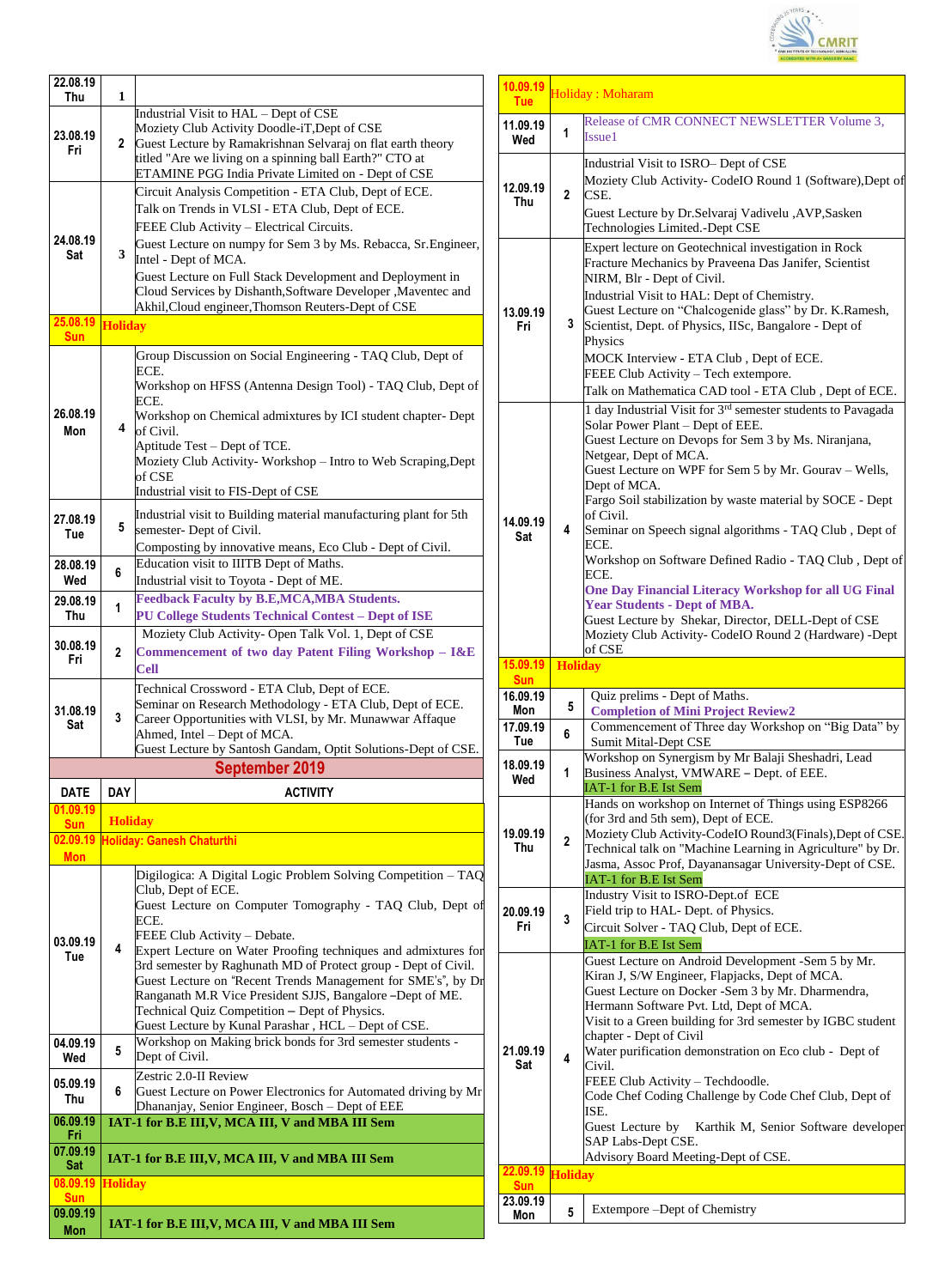

| 24.09.19<br>Tue                    | 6                                                     |                                                                                                                                                                                                                                                                                                                                                                                                                                                                                                                                                                                                                                                                                                                                                                                                                                                    |  |
|------------------------------------|-------------------------------------------------------|----------------------------------------------------------------------------------------------------------------------------------------------------------------------------------------------------------------------------------------------------------------------------------------------------------------------------------------------------------------------------------------------------------------------------------------------------------------------------------------------------------------------------------------------------------------------------------------------------------------------------------------------------------------------------------------------------------------------------------------------------------------------------------------------------------------------------------------------------|--|
| 25.09.19<br>Wed                    | 1                                                     | Industrial Visit to Hindustan Coca cola Beverages Pvt. Ltd.-                                                                                                                                                                                                                                                                                                                                                                                                                                                                                                                                                                                                                                                                                                                                                                                       |  |
| 26.09.19<br>Thu                    | $\overline{\mathbf{c}}$                               | Dept. of MCA<br>Hands on workshop on internet of things using raspberry pi,<br>Dept.of ECE.<br>Moziety Club Activity- Picture-iT (Photography with a<br>Challenge)-Dept of CSE.                                                                                                                                                                                                                                                                                                                                                                                                                                                                                                                                                                                                                                                                    |  |
| 27.09.19<br>Fri                    | 3                                                     | Guest Lecture on Automated Testing by Mr. Veerakumar,<br>Assistant Project Manager, TCS - Dept of ISE.<br>3 days Industrial Visit for 5 <sup>th</sup> semester students to Supa Dam,<br>Dandeli West Coast Paper Mill Ltd, Dandeli - Dept of EEE.<br>Guest Lecture on "Skill development for SME's", by Mr Raju<br>President KASSIA, Bangalore -Dept of ME.<br>Guest Lecture on Applications of Differential equations in image<br>processing by Prof.G.D.Veerappa Gowda TIFR, Bengaluru-Dept<br>of Maths.<br>Industrial Visit to Satellite Control Facility Hassan - Dept of<br>TCE.<br>Electro-Tech Quiz - ETA Club, Dept of ECE<br>Communication System Design using Simulink Competition -<br>TAQ Club, Dept of ECE.<br>FEEE Club Activity - Simulation Circuits<br>Inter-collegiate technical context: "Technovation" - Dept of<br><b>MCA</b> |  |
| 28.09.19<br><b>Sat</b><br>29.09.19 |                                                       | Holiday : Mahalaya Amavasya                                                                                                                                                                                                                                                                                                                                                                                                                                                                                                                                                                                                                                                                                                                                                                                                                        |  |
| <b>Sun</b>                         | <b>Holiday</b>                                        |                                                                                                                                                                                                                                                                                                                                                                                                                                                                                                                                                                                                                                                                                                                                                                                                                                                    |  |
| 30.09.19<br>Mon                    | $\overline{\mathbf{4}}$                               | Moziety Club Activity- Open Talk Vol. 2, Dept of CSE<br>Workshop on Machine Learning and Data Science by<br>Mr.Bharath ,Analytics6 ,Bangalore                                                                                                                                                                                                                                                                                                                                                                                                                                                                                                                                                                                                                                                                                                      |  |
|                                    |                                                       | October 2019                                                                                                                                                                                                                                                                                                                                                                                                                                                                                                                                                                                                                                                                                                                                                                                                                                       |  |
| <b>DATE</b>                        | <b>DAY</b>                                            | <b>ACTIVITY</b>                                                                                                                                                                                                                                                                                                                                                                                                                                                                                                                                                                                                                                                                                                                                                                                                                                    |  |
| 01.10.19<br>Tue                    | 5                                                     | New product Development- MBA Marketing club activity                                                                                                                                                                                                                                                                                                                                                                                                                                                                                                                                                                                                                                                                                                                                                                                               |  |
| 02.10.19<br><b>Wed</b>             |                                                       | Holiday: Gandhi Jayanthi                                                                                                                                                                                                                                                                                                                                                                                                                                                                                                                                                                                                                                                                                                                                                                                                                           |  |
| 03.10.19<br>Thu                    | 6                                                     |                                                                                                                                                                                                                                                                                                                                                                                                                                                                                                                                                                                                                                                                                                                                                                                                                                                    |  |
| 04.10.19<br>Fri                    | $\mathbf{1}$                                          | <b>SPARDHA-Intercollegiate sports Fest 2019</b>                                                                                                                                                                                                                                                                                                                                                                                                                                                                                                                                                                                                                                                                                                                                                                                                    |  |
| 05.10.19<br>Sat                    | 2                                                     | <b>SPARDHA-Intercollegiate sports Fest 2019</b>                                                                                                                                                                                                                                                                                                                                                                                                                                                                                                                                                                                                                                                                                                                                                                                                    |  |
| 06.10.19<br><b>Sun</b>             | <b>Holiday</b>                                        |                                                                                                                                                                                                                                                                                                                                                                                                                                                                                                                                                                                                                                                                                                                                                                                                                                                    |  |
| 07.10.19<br><b>Mon</b>             | Holiday: Mahanavami, Ayudha Puja                      |                                                                                                                                                                                                                                                                                                                                                                                                                                                                                                                                                                                                                                                                                                                                                                                                                                                    |  |
| 08.10.19<br>Tue                    |                                                       | Holiday: Vijayadashami                                                                                                                                                                                                                                                                                                                                                                                                                                                                                                                                                                                                                                                                                                                                                                                                                             |  |
| 09.10.19<br>Wed                    | 3                                                     | FPGA Application in Avionics by Manjunath G N, Dept of ECE<br>FEEE Club Activity - Group Discussion                                                                                                                                                                                                                                                                                                                                                                                                                                                                                                                                                                                                                                                                                                                                                |  |
| 10.10.19<br>Thu                    | 4                                                     | Two days Workshop on Control System Design by Mr Kotresh,<br>Director, Indian Techkeys - Dept. of EEE.<br>Rural trip to Panchyath Development office-Dept of CSE.                                                                                                                                                                                                                                                                                                                                                                                                                                                                                                                                                                                                                                                                                  |  |
| 11.10.19<br>Fri                    | 5                                                     | Guest lecture on "Energy Storage Devices" by Dr. Mahadev,<br>Shiva Analyticals, Bengaluru - Dept of Chemistry.<br>Industrial Visit to CSIR-4PI - Dept of CSE                                                                                                                                                                                                                                                                                                                                                                                                                                                                                                                                                                                                                                                                                       |  |
| 12.10.19<br><b>Sat</b>             | IAT-2 for B.E III, V, VII, MCA III, V and MBA III Sem |                                                                                                                                                                                                                                                                                                                                                                                                                                                                                                                                                                                                                                                                                                                                                                                                                                                    |  |
| 13.10.19<br><b>Sun</b>             |                                                       | Holiday: Valmiki Jayanthi                                                                                                                                                                                                                                                                                                                                                                                                                                                                                                                                                                                                                                                                                                                                                                                                                          |  |
| 14.10.19<br><b>Mon</b>             |                                                       | IAT-2 for B.E III, V, VII, MCA III, V and MBA III Sem<br>Orientation for 1 <sup>st</sup> Sem MBA                                                                                                                                                                                                                                                                                                                                                                                                                                                                                                                                                                                                                                                                                                                                                   |  |
| 15.10.19<br>Tue                    |                                                       | AT-2 for B.E III, V, VII, MCA III, V and MBA III Sem                                                                                                                                                                                                                                                                                                                                                                                                                                                                                                                                                                                                                                                                                                                                                                                               |  |
| 16.10.19<br>Wed                    | 6                                                     |                                                                                                                                                                                                                                                                                                                                                                                                                                                                                                                                                                                                                                                                                                                                                                                                                                                    |  |
| 17.10.19<br>Thu                    | 1                                                     |                                                                                                                                                                                                                                                                                                                                                                                                                                                                                                                                                                                                                                                                                                                                                                                                                                                    |  |
| 18.10.19<br>Fri                    | 2                                                     | Guest Lecture on "Advanced Ceramics for Aero application" by<br>Dr. RangarajL, Principal Scientist, NAL, Bangalore - Dept of<br>Physics.<br>Moziety Club Activity- Workshop - Tinker CAD, Dept of CSE                                                                                                                                                                                                                                                                                                                                                                                                                                                                                                                                                                                                                                              |  |

| 19.10.19<br>Sat                      | 3                                  | Data Visualization Tools by RISE Club-Dept of ISE.<br>Guest Lecture on "VLSI Needs in Industry" by Mr. Abhishek,<br>CADENCE, Dept of ECE.<br>Zestric 2.0-III Review.<br>Guest Lecture on Spark - Sem 5 by Ms. Dharani - Dept of<br>MCA.<br>Guest Lecture on for Sem 3, Mr. Rajendra , Big Basket, Dept<br>of MCA.<br>Site Visit to building construction site for 3rd semester - Dept<br>of Civil.<br>Guest Lecture on "Advanced Materials", by Dr Raghotham<br>Rao Ex-Scientist CEMLAC, Bangalore -Dept of ME.<br>Guest Lecture on Higher Education Opportunities Abroad -<br>Dept of TCE.<br>FEEE Club Activity - Mock Interview.<br>Guest lecture on E-agriculture using blockchain Technology<br>by Dr.Shoba M ,Associate Professor and HOD,SVCE. |
|--------------------------------------|------------------------------------|-------------------------------------------------------------------------------------------------------------------------------------------------------------------------------------------------------------------------------------------------------------------------------------------------------------------------------------------------------------------------------------------------------------------------------------------------------------------------------------------------------------------------------------------------------------------------------------------------------------------------------------------------------------------------------------------------------------------------------------------------------|
| 20.10.19<br><b>Sun</b>               | <b>Holidav</b>                     | <b>Hackathon on C++ Open to All Students</b>                                                                                                                                                                                                                                                                                                                                                                                                                                                                                                                                                                                                                                                                                                          |
| 21.10.19<br>Mon                      | 4                                  | Visit to NIRM, Bangalore for 5th semester - Dept of Civil.<br>Rainwater harvesting most economical model by Eco club -<br>Dept of Civil.<br><b>Completion of Mini Project Final Review</b><br>Mini Project Display by III and V Sem B.E. TCE, EEE,<br><b>CIV, MECH Students</b>                                                                                                                                                                                                                                                                                                                                                                                                                                                                       |
| 22.10.19<br>Tue                      | 5                                  | Social activity-visit to Mitra Jyoti Blind School - Dept of<br>Maths.<br>Idea presentation on "Environmental Pollution"-Dept of<br>Chemistry.<br>Collage Competition- Dept. of Physics.<br>Mini Project Display by III and V Sem B.E. CSE, ISE,<br><b>ECE, III and V Sem MCA Students</b>                                                                                                                                                                                                                                                                                                                                                                                                                                                             |
| 23.10.19<br>Wed                      | 6                                  | Industrial Visit to Mysore Sandal & Soap Factory- Dept. of<br><b>MCA</b><br>Mini Project Display by B.E., MBA, MCA, M.Tech I<br><b>Sem Students.</b>                                                                                                                                                                                                                                                                                                                                                                                                                                                                                                                                                                                                  |
| 24.10.19                             |                                    | IAT-2 for B.E Ist Sem                                                                                                                                                                                                                                                                                                                                                                                                                                                                                                                                                                                                                                                                                                                                 |
| Thu                                  | 1                                  |                                                                                                                                                                                                                                                                                                                                                                                                                                                                                                                                                                                                                                                                                                                                                       |
| 25.10.19<br>Fri                      | $\mathbf{2}$                       | Industry Visit to BSNL-Dept.of ECE.<br>Two days Workshop on Hands on Robotics by Mr Uday<br>Bhargav, Director, GenEd group - Dept of EEE.<br>IAT-2 for B.E Ist Sem                                                                                                                                                                                                                                                                                                                                                                                                                                                                                                                                                                                    |
| 26.10.19<br>Sat                      | 3                                  | Guest Lecture on IOT -Sem 5 by Mr. Prem-Dept of MCA.<br>Guest Lecture on Cyber Security- Sem 3by Mr. Prakash-<br>Senior Specialist in Cyber Security HCL Technology- Dept<br>of MCA.<br>Seminar on Cyber security by Mr. Arokya samy- Dept of<br>ISE.<br>FEEE Club Activity - Electrical Crossword.<br>Industrial visit to BWSSB wastewater treatment plant for<br>7th sem - Dept of Civil.<br>Hackathon on JAVA-Open to All Students.<br>IAT-2 for B.E Ist Sem                                                                                                                                                                                                                                                                                       |
| 27.10.19<br><b>Sun</b>               | <b>Holiday: Naraka Chaturdashi</b> |                                                                                                                                                                                                                                                                                                                                                                                                                                                                                                                                                                                                                                                                                                                                                       |
| 28.10.19                             | <b>Holiday</b>                     |                                                                                                                                                                                                                                                                                                                                                                                                                                                                                                                                                                                                                                                                                                                                                       |
| <b>Mon</b><br>29.10.19<br><b>Tue</b> | Holiday: Balipadyami, Deepavali    |                                                                                                                                                                                                                                                                                                                                                                                                                                                                                                                                                                                                                                                                                                                                                       |
| 30.10.19<br>Wed                      | 6                                  |                                                                                                                                                                                                                                                                                                                                                                                                                                                                                                                                                                                                                                                                                                                                                       |
| 31.10.19                             |                                    | Student Seminar Competition on Calculus and Linear                                                                                                                                                                                                                                                                                                                                                                                                                                                                                                                                                                                                                                                                                                    |
| Thu                                  | 5                                  | Algebra-Dept of Maths                                                                                                                                                                                                                                                                                                                                                                                                                                                                                                                                                                                                                                                                                                                                 |
|                                      |                                    | <b>November 2019</b>                                                                                                                                                                                                                                                                                                                                                                                                                                                                                                                                                                                                                                                                                                                                  |
| <b>DATE</b>                          | <b>DAY</b>                         | <b>ACTIVITY</b>                                                                                                                                                                                                                                                                                                                                                                                                                                                                                                                                                                                                                                                                                                                                       |
| 01.11.19<br>Fri                      |                                    | Holiday : Kannada Rajyotsava<br><b>Hackathon on Python- Open to All Students</b>                                                                                                                                                                                                                                                                                                                                                                                                                                                                                                                                                                                                                                                                      |
| 02.11.19<br>Sat                      | 4                                  | <b>Kannada Rajyotsava Celebration</b><br>Guest Lecture on Cucumber Testing-Sem3 by Mr.<br>Ramkumar, Legato Health Care Technology- Dept of MCA.<br>Technical fest by ICI student chapter - Dept of Civil                                                                                                                                                                                                                                                                                                                                                                                                                                                                                                                                              |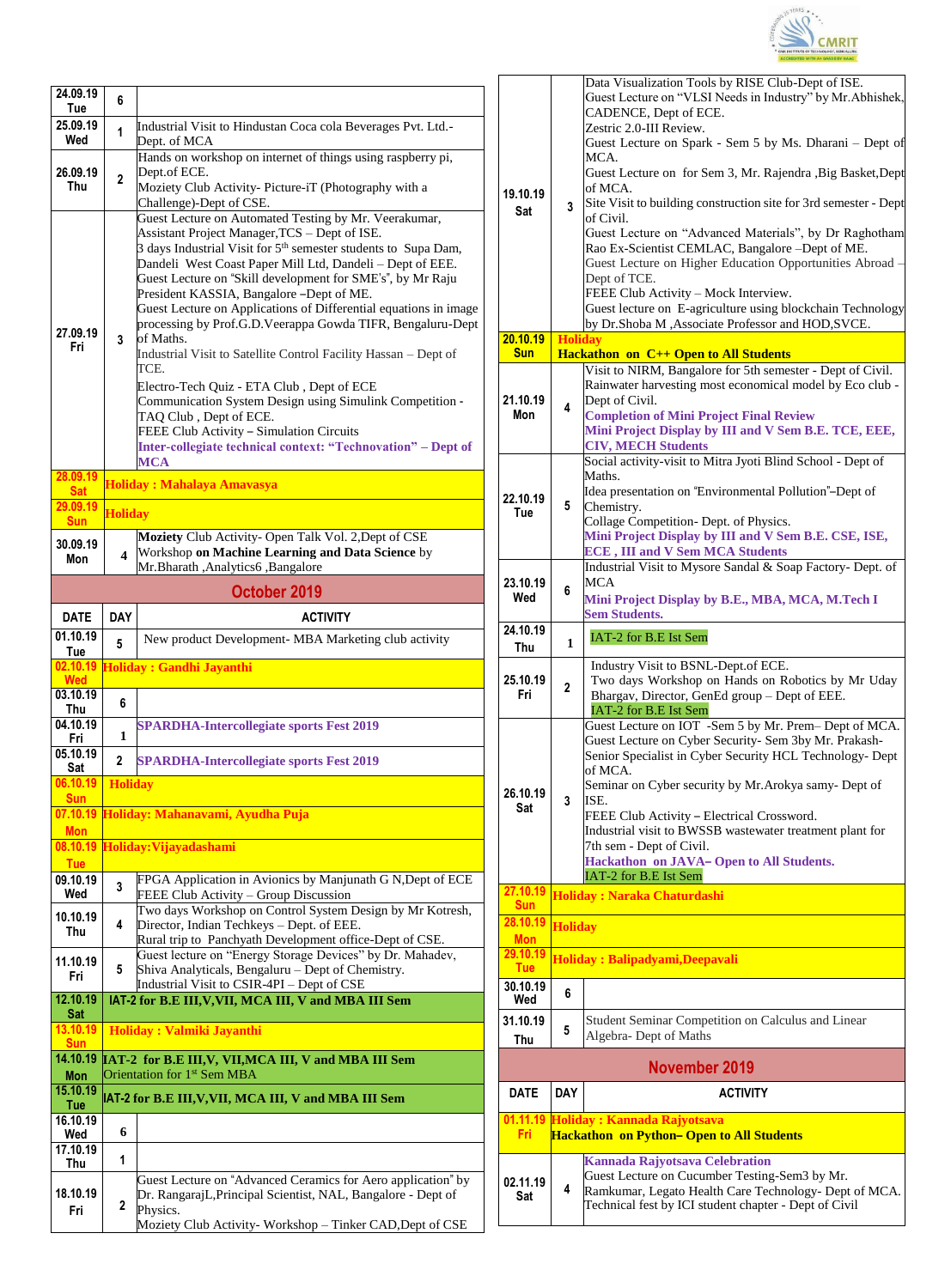

| 03.11.19<br><b>Sun</b> |                              | <b>Holiday</b><br>Hackathon on Full stack/ML/ Big data/Data<br><b>Analytics/ Cloud - Open to All Students</b>                                                   |                      |
|------------------------|------------------------------|-----------------------------------------------------------------------------------------------------------------------------------------------------------------|----------------------|
| 04.11.19<br>Mon        | 1                            | Guest lecture on Soft skills & Tips on HR Interview Round by<br>Mr Srinath, Assistant Consultant, TCS - Dept. of EEE                                            | $\overline{(\}$      |
| 05.11.19<br>Tue        | $\overline{2}$               | FEEE Club Activity - Competition on Programming Skills                                                                                                          |                      |
| 06.11.19<br>Wed        | 3                            | Last date to conduct MOOC test for Students                                                                                                                     |                      |
| 07.11.19<br>Thu        | 4                            | Feedback Faculty by B.E,MCA,MBA Students.<br>Moziety Club Activity- Play-iT (Music with a Challenge), Dept<br>CSE.<br>Mini Project Display by Ist Sem Students. | $\overline{1}$       |
| 08.11.19<br>Fri        | 5                            |                                                                                                                                                                 |                      |
| 09.11.19<br>Sat        | 6                            | Guest Lecture on Web Technologies -Sem 1 – Dept of MCA -<br>Mr. Arun - Verse Innovation Pvt. Ltd                                                                |                      |
| 10.11.19<br><b>Sun</b> |                              | <b>Holiday: Eid Milad</b>                                                                                                                                       | 1                    |
| 11.11.19<br>Mon        | $\mathbf{1}$                 |                                                                                                                                                                 | 1                    |
| 12.11.19<br>Tue        | $\overline{c}$               | FEEE Club Activity - Electrical Relay.<br>Moziety Club Activity- Open Talk Vol. 3, Dept of CSE.                                                                 | $\overline{1}$       |
| 13.11.19<br>Wed        | 3                            | Introduction to Free Software by Glug/FSMK Club.<br>Quiz finals-Dept of Maths.                                                                                  | ٦<br>í               |
| 14.11.19<br>Thu        | 4                            |                                                                                                                                                                 |                      |
| 15.11.19<br>Fri        |                              | Holiday: Kanakadasa Jayanthi                                                                                                                                    |                      |
| 16.11.19<br>Sat        |                              | [IAT-3 for B.E III,V,VII, MCA III, V and MBA III Sem                                                                                                            |                      |
| 17.11.19<br><b>Sun</b> | <b>Holiday</b>               |                                                                                                                                                                 | í                    |
| 18.11.19<br>Mon        |                              | IAT-3 for B.E III, V, VII, MCA III, V and MBA III Sem                                                                                                           | í                    |
| 19.11.19<br><b>Tue</b> |                              | [IAT-3 for B.E III,V,VII, MCA III, V and MBA III Sem                                                                                                            |                      |
| 20.11.19<br>Wed        | 5                            |                                                                                                                                                                 | 7                    |
| 21.11.19<br>Thu        | 6                            |                                                                                                                                                                 | í                    |
| 22.11.19<br>Fri        | 1                            | <b>Commencement of lab internals for B.E I-Semester</b>                                                                                                         |                      |
| 23.11.19<br><b>Sat</b> | <b>Holiday</b>               |                                                                                                                                                                 |                      |
| 24.11.19<br>Sun        | <b>Holiday</b>               |                                                                                                                                                                 | $\ddot{\phantom{0}}$ |
| 25.11.19<br>Mon        | $\mathbf{2}$                 |                                                                                                                                                                 | $\ddot{\phantom{0}}$ |
| 26.11.19<br>Tue        | 3                            |                                                                                                                                                                 |                      |
| 27.11.19<br>Wed        | 4                            |                                                                                                                                                                 |                      |
| 28.11.19<br>Thu        | 5                            |                                                                                                                                                                 |                      |
| 29.11.19<br>Fri        | 6                            |                                                                                                                                                                 |                      |
| 30.11.19<br><b>Sat</b> | Holidav                      | Last Working Day-III, V and VII Sem BE, III & V Sem MCA, III<br><b>Sem MBA, III Sem M.Tech</b>                                                                  |                      |
|                        |                              | December 2019                                                                                                                                                   |                      |
| DATE<br>01.12.19       | <b>DAY</b><br><b>Holiday</b> | <b>ACTIVITY</b>                                                                                                                                                 |                      |
| <b>Sun</b><br>02.12.19 | 1                            |                                                                                                                                                                 |                      |
| Mon<br>03.12.19        | $\mathbf 2$                  |                                                                                                                                                                 |                      |
| Tue<br>04.12.19        | 3                            | Release of Half Yearly News Letter - All Depts                                                                                                                  |                      |
| Wed<br>05.12.19        | 4                            | Industrial Visit to C-DAC's Tera-Scale Supercomputing Facility                                                                                                  | 1                    |
| Thu<br>06.12.19<br>Fri | 5                            | (CTSF) - Dept. of MCA                                                                                                                                           |                      |

| 07.12.19 Holiday<br>Sat |                |                                                                              |
|-------------------------|----------------|------------------------------------------------------------------------------|
| 08.12.19<br><b>Sun</b>  | <b>Holiday</b> |                                                                              |
| 09.12.19<br>Mon         | 6              |                                                                              |
| 10.12.19<br>Tue         |                | Release of CMR CONNECT NEWSLETTER Volume 3, Issue2.<br>IAT-3 for B.E Ist Sem |
| 11.12.19<br>Wed         |                | IAT-3 for B.E Ist Sem                                                        |
| 12.12.19<br><b>Thu</b>  |                | IAT-3 for B.E Ist Sem                                                        |
| 13.12.19<br>Fri         | 1              |                                                                              |
| 14.12.19<br><b>Sat</b>  | <b>Holiday</b> |                                                                              |
| 15.12.19<br><b>Sun</b>  | <b>Holiday</b> |                                                                              |
| 16.12.19<br>Mon         | $\mathbf 2$    |                                                                              |
| 17.12.19<br>Tue         | 3              |                                                                              |
| 18.12.19<br>Wed         | 4              |                                                                              |
| 19.12.19<br>Thu         | 5              |                                                                              |
| 20.12.19<br>Fri         | 6              |                                                                              |
| 21.12.19<br><b>Sat</b>  | <b>Holiday</b> |                                                                              |
| 22.12.19                |                | Last Working day - B.E Ist Sem                                               |
| <b>Sun</b><br>23.12.19  | <b>Holiday</b> |                                                                              |
| Mon<br>24.12.19         |                |                                                                              |
| Tue<br>25.12.19         |                | <b>Holiday: Christmas</b>                                                    |
| <b>Wed</b><br>26.12.19  |                |                                                                              |
| Thu<br>27.12.19         |                |                                                                              |
| Fri<br>28.12.19         |                |                                                                              |
| <b>Sat</b><br>29.12.19  | <b>Holiday</b> |                                                                              |
| <b>Sun</b><br>30.12.19  | <b>Holiday</b> |                                                                              |
| Mon<br>31.12.19         |                |                                                                              |
| Tue                     |                |                                                                              |
| <b>DATE</b>             | <b>DAY</b>     | <b>January 2020</b><br><b>ACTIVITY</b>                                       |
| 01.1.20                 |                |                                                                              |
| Wed<br>02.1.20          |                |                                                                              |
| Thu<br>03.01.20         |                |                                                                              |
| Fri<br>04.1.20          | <b>Holiday</b> |                                                                              |
| <b>Sat</b><br>05.1.20   |                |                                                                              |
| <b>Sun</b><br>06.1.20   | <b>Holiday</b> |                                                                              |
| Mon<br>07.1.20          |                |                                                                              |
| <b>Tue</b><br>08.1.20   |                |                                                                              |
| Wed<br>09.1.20          |                |                                                                              |
| Thu                     |                |                                                                              |
| 10.1.20<br>Fri          |                | PU College Event                                                             |
| 11.1.20<br><b>Sat</b>   | <b>Holiday</b> |                                                                              |